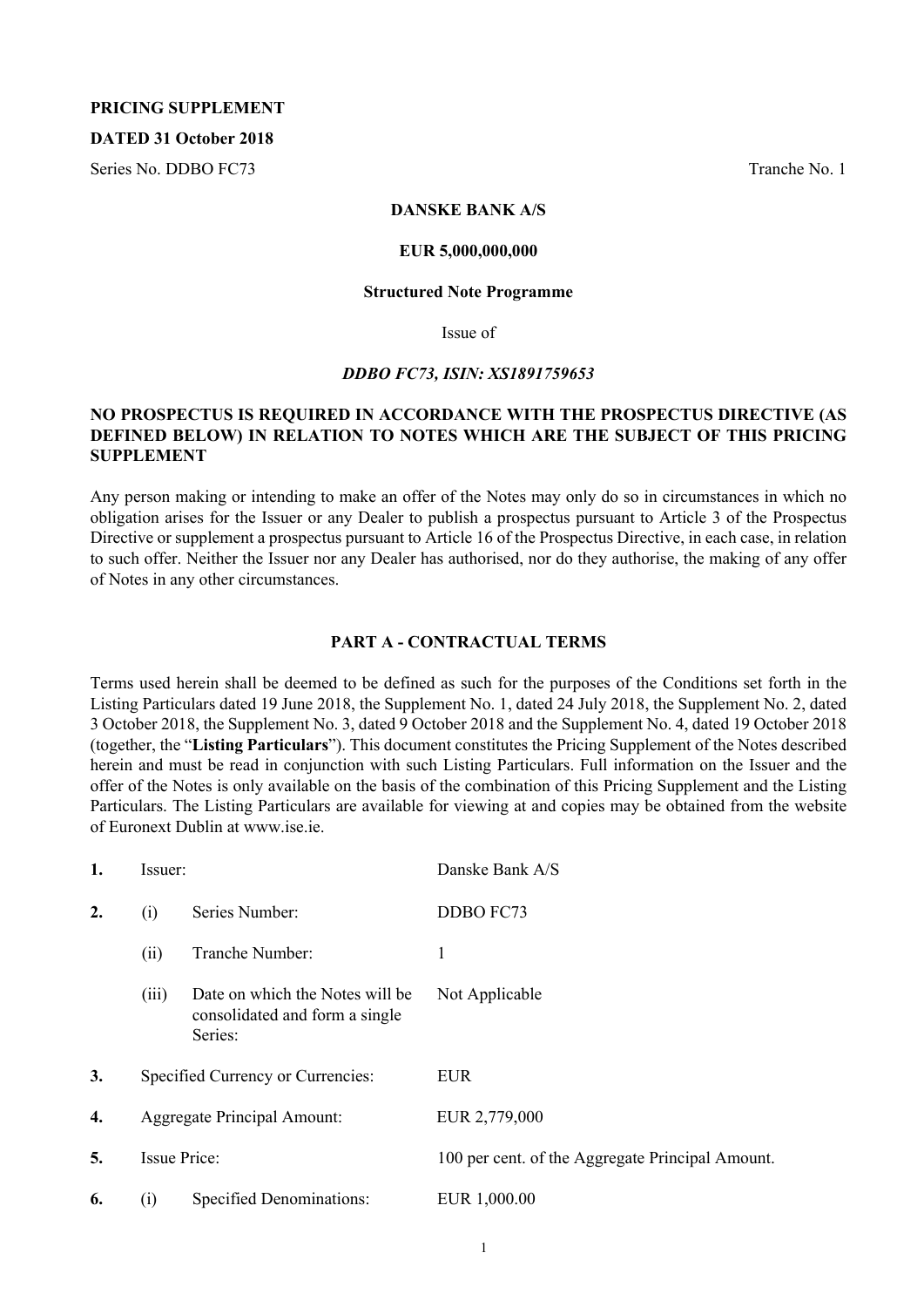|     | (ii)  | <b>Calculation Amount:</b>                                | EUR 1,000.00                                                                                                                                                      |
|-----|-------|-----------------------------------------------------------|-------------------------------------------------------------------------------------------------------------------------------------------------------------------|
| 7.  | (i)   | Issue Date:                                               | 2 November 2018                                                                                                                                                   |
|     | (ii)  | <b>Interest Commencement Date:</b>                        | 2 November 2018                                                                                                                                                   |
|     | (iii) | Trade Date:                                               | 26 October 2018                                                                                                                                                   |
| 8.  |       | <b>Maturity Date:</b>                                     | 15 January 2024 the "Scheduled Maturity Date", or such<br>later date for redemption determined as provided in<br>Reference Item Condition 2 (Credit-Linked Notes) |
|     |       | <b>Scheduled Termination Notice Date:</b>                 | 20 December 2023                                                                                                                                                  |
| 9.  |       | <b>Interest Basis:</b>                                    | 9.3 per cent. Fixed Rate per annum payable annually in<br>arrear                                                                                                  |
| 10. |       | Redemption/Payment Basis:                                 | Redemption at par and Credit-Linked Redemption Notes<br>(further particulars specified at item 34 below)                                                          |
| 11. |       | Put/Call Options:                                         | Not Applicable                                                                                                                                                    |
| 12. |       | Tax Gross-Up:                                             | General Condition 8.1 <i>(Gross-up)</i> applicable                                                                                                                |
| 13. |       | Date of Board approval for issuance of<br>Notes obtained: | Not Applicable                                                                                                                                                    |

# **PROVISIONS RELATING TO REFERENCE ITEMS AND FX PRINCIPAL/OPTION CONVERSION**

| 14. | <b>Rate-Linked Provisions</b>           |                                     | Not Applicable |
|-----|-----------------------------------------|-------------------------------------|----------------|
| 15. |                                         | <b>Inflation Linked Provisions</b>  | Not Applicable |
| 16. |                                         | <b>Index-Linked Provisions</b>      | Not Applicable |
| 17. | <b>Equity-Linked Provisions</b>         |                                     | Not Applicable |
|     |                                         |                                     |                |
| 18. |                                         | <b>Fund-Linked Provisions</b>       | Not Applicable |
| 19. | <b>Currency-Linked Provisions</b>       |                                     | Not Applicable |
| 20. | <b>Commodity-Linked Provisions</b>      |                                     | Not Applicable |
| 21. |                                         | <b>Additional Disruption Events</b> | Applicable     |
|     | (i)                                     | Change in Law:                      | Applicable     |
|     | Hedging Disruption:<br>(ii)             |                                     | Applicable     |
|     | (iii)<br>Increased Cost of Hedging:     |                                     | Not Applicable |
|     | Increased Cost of Stock Borrow:<br>(iv) |                                     | Not Applicable |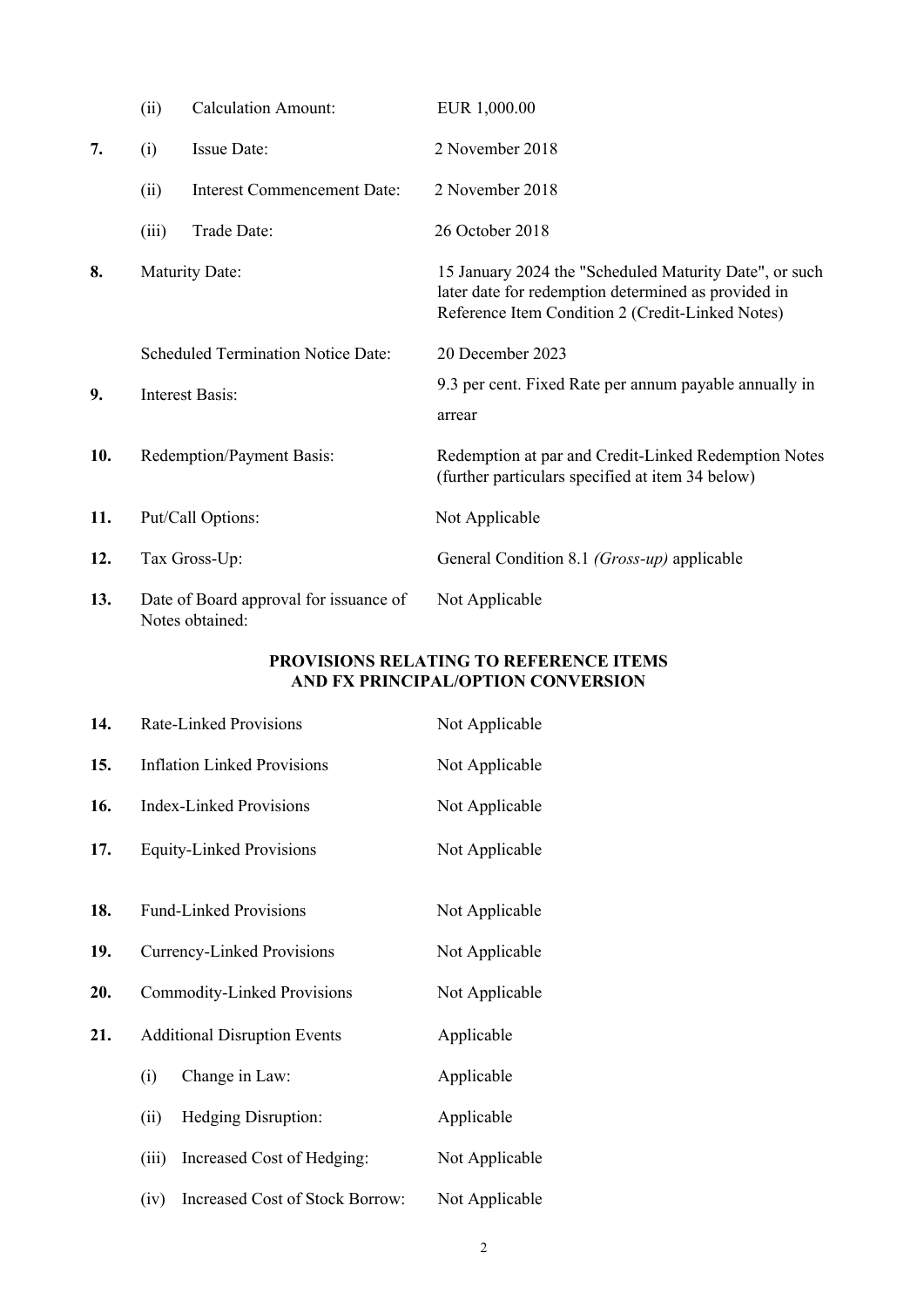|     | (v)   | Insolvency Filing:                          |                               | Not Applicable                                                      |
|-----|-------|---------------------------------------------|-------------------------------|---------------------------------------------------------------------|
|     | (vi)  | Loss of Stock Borrow:                       |                               | Not Applicable                                                      |
| 22. |       | <b>Credit-Linked Provisions</b>             |                               | Applicable - The Notes are Credit-Linked Notes                      |
|     | (i)   | Settlement Method:                          |                               | Zero/Set Recovery Notes                                             |
|     | (ii)  | Type of Credit-Linked Notes:                |                               | The Notes are Portfolio-Linked Credit Notes                         |
|     | (iii) | Tranching:                                  |                               | Tranched                                                            |
|     |       | (A)                                         | Attachment<br>Point:          | 12 per cent.                                                        |
|     |       | (B)                                         | Detachment<br>Point:          | 24 per cent.                                                        |
|     | (iv)  | Credit Event Redemption<br>Amount:          |                               | As set out in Redemption Payout Condition 2.2                       |
|     | (v)   |                                             | Credit Event Redemption Date: | Reference Item Linked Condition 2.10 applies                        |
|     | (vi)  | <b>Maturity Credit Event</b><br>Redemption: |                               | Applicable                                                          |
|     | (vii) | Reference Entities:                         |                               | The entities specified as a Reference Entity in the table<br>below: |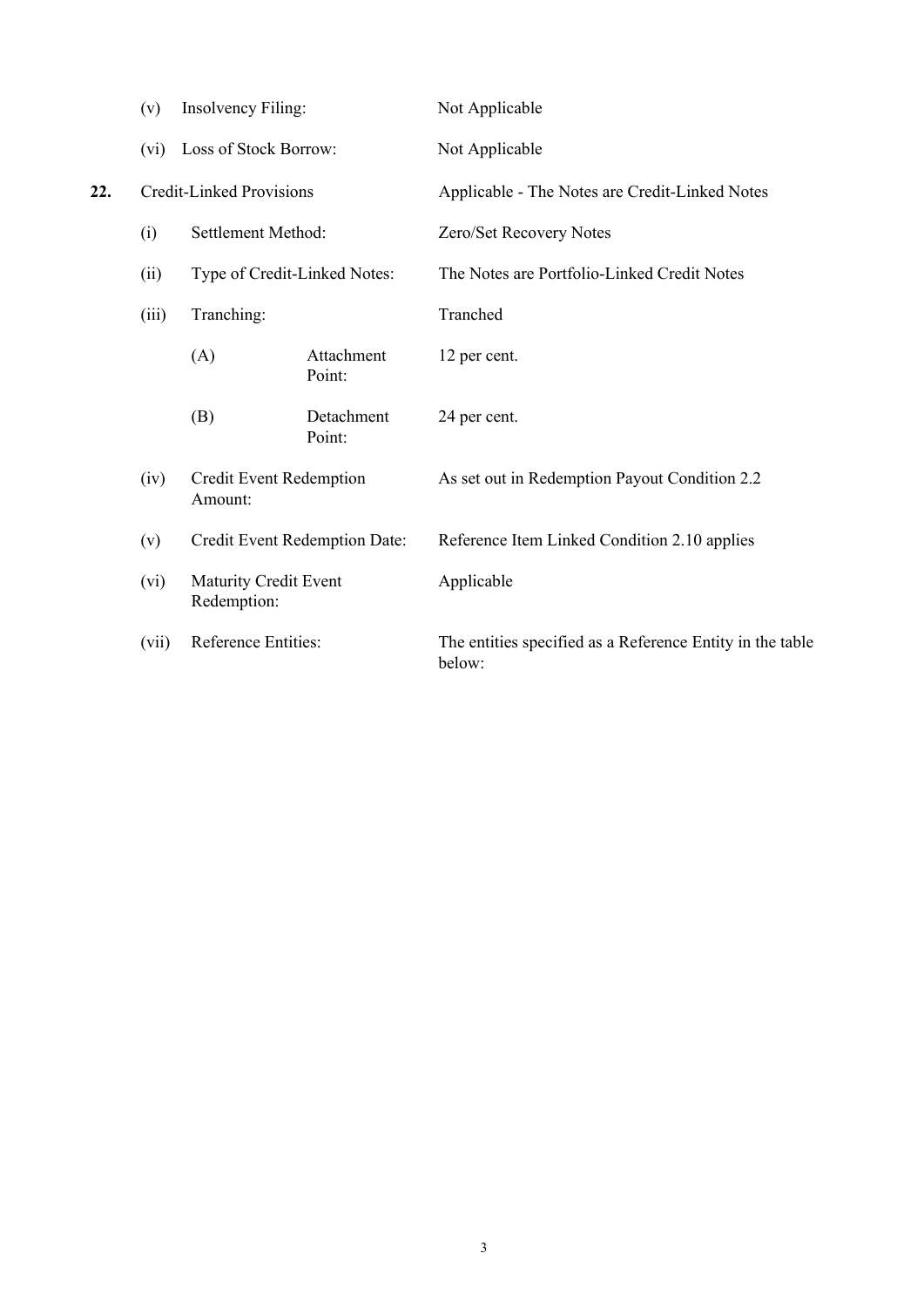|--|

|                                                           | <b>Reference Entity</b>   | <b>Reference Obligation</b>                            | Set/Zero                 |  |
|-----------------------------------------------------------|---------------------------|--------------------------------------------------------|--------------------------|--|
|                                                           | <b>Notional Amount</b>    |                                                        | <b>Recovery Price</b>    |  |
| Each entity identified as                                 | <b>Calculation Amount</b> | <b>STANDARD REFERENCE</b>                              | $\overline{0}$ per cent. |  |
| such in the ITRAXX®                                       | multiplied by the         | OBLIGATION                                             |                          |  |
| <b>EUROPE CROSSOVER</b>                                   | weighting of that         |                                                        |                          |  |
| <b>SERIES 30 VERSION</b>                                  | <b>Reference Entity</b>   |                                                        |                          |  |
| 1 and, in each                                            | as specified in           |                                                        |                          |  |
| case, any Sucessor.                                       | the Index Annex.          |                                                        |                          |  |
|                                                           |                           | The following elections apply to each Reference Entity |                          |  |
| <b>All Guarantees:</b>                                    |                           | Not Applicable                                         |                          |  |
| <b>Credit Events:</b>                                     |                           | BANKRUPTCY, FAILURE TO PAY, Restructuring              |                          |  |
|                                                           |                           | (Mod Mod R Applicable)                                 |                          |  |
|                                                           |                           |                                                        |                          |  |
|                                                           |                           |                                                        |                          |  |
| <b>Provisions relating to Restructuring Credit Event:</b> |                           | Reference Item Condition 2.11 Applicable (Mod Mod      |                          |  |
|                                                           |                           | R Applicable)                                          |                          |  |
| <b>Multiple Holder Obligation:</b>                        |                           | Provisions relating to Reference Item Condition 2.12   |                          |  |
|                                                           |                           | Applicable                                             |                          |  |
| <b>Restructuring Maturity Limitation and Fully</b>        |                           | Applicable                                             |                          |  |
| <b>Transferable Obligation:</b>                           |                           |                                                        |                          |  |
| <b>Modified Restructuring Maturity Limitation and</b>     |                           | Applicable                                             |                          |  |
| Conditionally Transferable Obligation;                    |                           |                                                        |                          |  |
| <b>Obligation Category:</b>                               |                           | <b>Borrowed Money</b>                                  |                          |  |
| <b>Obligation Characteristics:</b>                        |                           | None                                                   |                          |  |
| <b>Additional Obligation(s);</b>                          |                           | Not Applicable                                         |                          |  |
| <b>Excluded Obligation(s):</b>                            |                           | Not Applicable                                         |                          |  |
| <b>Valuation Obligation Category:</b>                     |                           | <b>Bond or Loan</b>                                    |                          |  |
| <b>Valuation Obligation Characteristics:</b>              |                           | Not Subordinated                                       |                          |  |
|                                                           |                           | <b>Standard Specified Currencies</b>                   |                          |  |
|                                                           |                           | Assignable Loan                                        |                          |  |
|                                                           |                           | Consent Required Loan                                  |                          |  |
|                                                           |                           | Transferable                                           |                          |  |
|                                                           |                           | Maximum Maturity: 30 years                             |                          |  |
|                                                           |                           | Not Bearer                                             |                          |  |
| <b>Additional Valuation Obligation(s):</b>                |                           | Not Applicable                                         |                          |  |
| <b>Excluded Valuation Obligation(s):</b>                  |                           | Not Applicable                                         |                          |  |

|      | (viii) | Default Requirement:                       | Reference Item Condition 2.10 applies                                                                    |                   |
|------|--------|--------------------------------------------|----------------------------------------------------------------------------------------------------------|-------------------|
| (ix) |        | Payment Requirement:                       | Reference Item Condition 2.10 applies                                                                    |                   |
| (x)  |        | <b>Credit Event Determination</b><br>Date: | Notice of Publicly Available Information: Applicable                                                     |                   |
|      |        |                                            | Public Source(s):                                                                                        | Any Public Source |
|      |        |                                            | Specified Number:                                                                                        | one               |
| (xi) |        | Credit Event Backstop Date<br>Adjustment:  | Applicable - the Credit Event Exposure start Date is the<br>sixtieth calendar day before the Issue Date. |                   |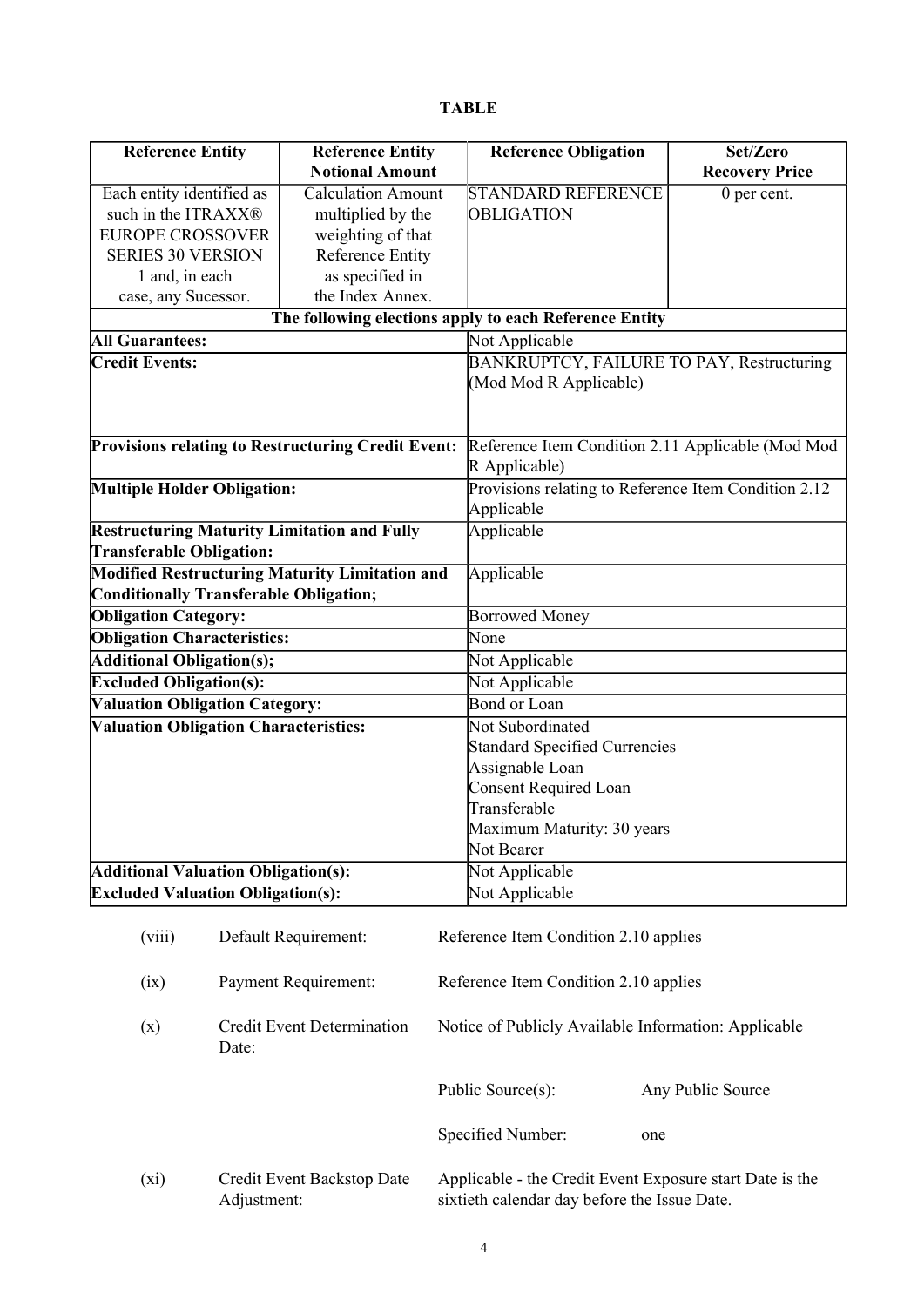| (xii)                    | Merger Event:                                                                                   | Reference Item Condition 2.9 Not Applicable                                  |
|--------------------------|-------------------------------------------------------------------------------------------------|------------------------------------------------------------------------------|
| (xiii)                   | <b>Unwind Costs:</b>                                                                            | Not Applicable                                                               |
| (xiv)                    | Insurer as Reference Entity:                                                                    | Provisions relating to Monoline Reference Item Condition 2.13 Not Applicable |
| $\left( xy\right)$       | Provisions relating to LPN<br>Reference Entities:                                               | Reference Item Condition 2.15 Not Applicable                                 |
| (xvi)                    | <b>Additional Interest Amount:</b>                                                              | Not Applicable                                                               |
| (xvii)                   | <b>Fixed Recovery Percentage:</b>                                                               | 0 per cent.                                                                  |
| (xviii)                  | <b>Valuation Date:</b>                                                                          | Not Applicable                                                               |
| (xix)                    | Valuation Time:                                                                                 | Not Applicable                                                               |
| $(\mathbf{X}\mathbf{X})$ | <b>Indicative Quotations:</b>                                                                   | Not Applicable                                                               |
| (xxi)                    | Quotation Method:                                                                               | Not Applicable                                                               |
| (xxii)                   | Quotation Amount:                                                                               | Not Applicable                                                               |
| (xxiii)                  | Minimum Quotation Amount:                                                                       | Not Applicable                                                               |
| (xxiv)                   | <b>Quotation Dealers:</b>                                                                       | Not Applicable                                                               |
| (xxy)                    | Quotations:                                                                                     | Not Applicable                                                               |
| (xxvi)                   | Valuation Method:                                                                               | Not Applicable                                                               |
| (xxvii)                  | <b>Calculation Agent City:</b>                                                                  | London                                                                       |
| (xxviii)                 | <b>Business Day Convention:</b>                                                                 | Following                                                                    |
| (xxix)                   | <b>Successor Backstop Date</b>                                                                  | Yes                                                                          |
| (xxx)                    | Limitation Dates subject to<br>adjustment in accordance with<br><b>Business Day Convention:</b> | N <sub>0</sub>                                                               |
| (xxxi)                   | Valuation Obligation<br><b>Observation Settlement Period:</b>                                   | Not Applicable                                                               |
| (xxxii)                  | Accured Interest:                                                                               | Not Applicable                                                               |
| (xxxiii)                 | Settlement Currency:                                                                            | Not Applicable                                                               |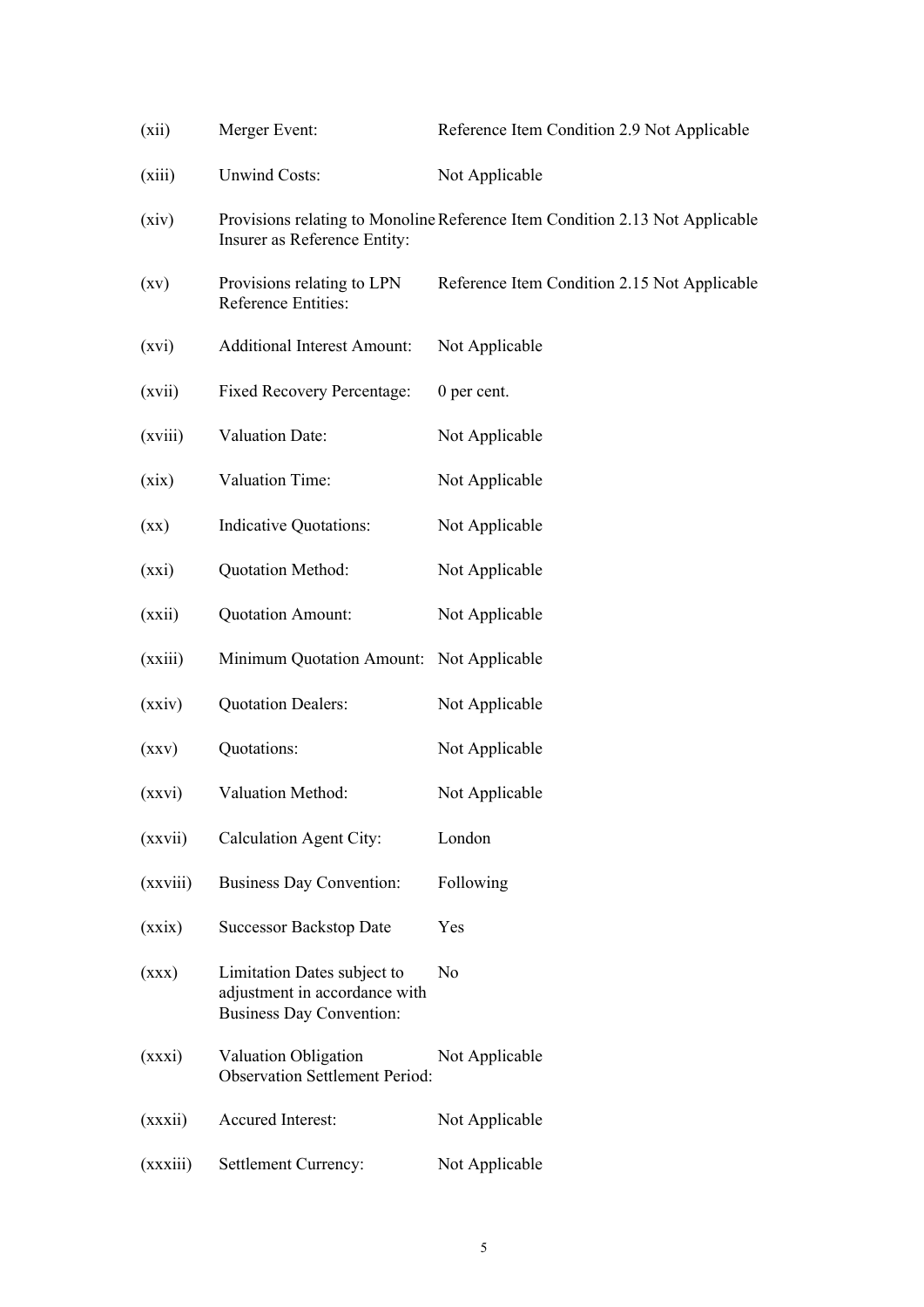| (xxxiv)  | <b>Financial Reference Entity</b><br>Terms:             | Not Applicable |
|----------|---------------------------------------------------------|----------------|
| (xxxv)   | Sovering No Asset Package<br>Delivery:                  | Not Applicable |
| (xxxvi)  | Reference Obligation Only<br><b>Termination Amount:</b> | Not Applicable |
| (xxxvii) | Subordinated European<br>Insurance Terms:               | Not Applicable |

# **PROVISIONS RELATING TO INTEREST (IF ANY) PAYABLE**

| 23. |                                              | <b>FX</b> Interest Conversion                                  | Not Applicable                                                                                                                                                                            |
|-----|----------------------------------------------|----------------------------------------------------------------|-------------------------------------------------------------------------------------------------------------------------------------------------------------------------------------------|
| 24. |                                              | <b>Fixed Rate Note Provisions</b>                              | Applicable in respect of the Interest Periods falling during<br>the period from (but excluding) the Issue Date to (and<br>including) 20 December 2023, the scheduled termination<br>date. |
|     | (i)                                          | Rate of Interest:                                              | 9.30 per cent. per annum payable annually in arrear.                                                                                                                                      |
|     | (ii)                                         | Interest Period Date(s):                                       | 20 December 2019, 20 December 2020, 20 December<br>2021, 20 December 2022, and 20 December 2023 (No<br>adjustment)                                                                        |
|     | (iii)                                        | Interest Payment Date(s):                                      | 9 January 2020, 9 January 2021, 9 January 2022, 9 January<br>2023, and 9 January 2024 (No adjustment)                                                                                     |
|     | (iv)                                         | Accrual:                                                       | Applicable                                                                                                                                                                                |
|     | (A) Day Count Fraction:                      |                                                                | 30/360, unadjusted                                                                                                                                                                        |
| 25. |                                              | Variable Rate Note Provisions                                  | Not Applicable                                                                                                                                                                            |
| 26. |                                              | Provisions for specific types of Variable<br><b>Rate Notes</b> | Not Applicable                                                                                                                                                                            |
| 27. | Reference Item-Linked Interest<br>Provisions |                                                                | Not Applicable                                                                                                                                                                            |
| 28. | Zero Coupon Note Provisions                  |                                                                | Not Applicable                                                                                                                                                                            |
| 29. |                                              | <b>Credit-Linked Interest Provisions</b>                       | Applicable                                                                                                                                                                                |
|     | (i)                                          | Accrual of Interest upon Credit<br>Event:                      | Not Applicable                                                                                                                                                                            |
|     | (ii)                                         | Portfolio Linked Interest<br>Adjustment:                       | Applicable                                                                                                                                                                                |
|     | (iii)                                        | <b>Credit Event Observation Dates:</b>                         | Each Interest Period Date                                                                                                                                                                 |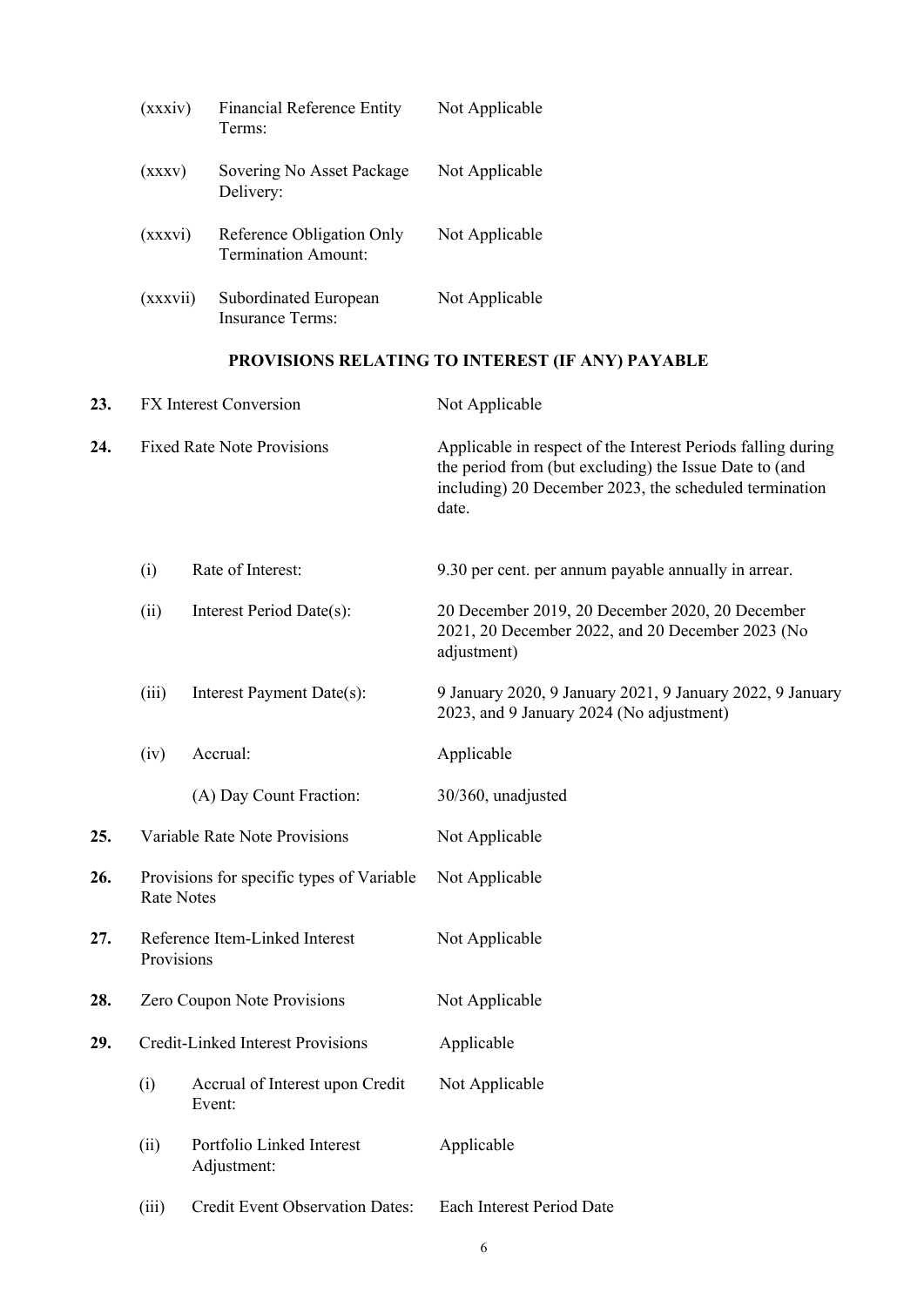# **PROVISIONS RELATING TO REDEMPTION**

| 30. | Call Option      |                                                                                                                                                                                                                                                                                                                                                                                                             | Not Applicable                                                                                                                                  |
|-----|------------------|-------------------------------------------------------------------------------------------------------------------------------------------------------------------------------------------------------------------------------------------------------------------------------------------------------------------------------------------------------------------------------------------------------------|-------------------------------------------------------------------------------------------------------------------------------------------------|
| 31. | Put Option       |                                                                                                                                                                                                                                                                                                                                                                                                             | Not Applicable                                                                                                                                  |
| 32. | Early Redemption |                                                                                                                                                                                                                                                                                                                                                                                                             |                                                                                                                                                 |
|     | (i)              | Early Redemption for tax reasons: Applicable                                                                                                                                                                                                                                                                                                                                                                |                                                                                                                                                 |
|     | (ii)             | Notice Period relating to early<br>redemption for tax reasons:                                                                                                                                                                                                                                                                                                                                              | Minimum Period: 15 days                                                                                                                         |
|     |                  |                                                                                                                                                                                                                                                                                                                                                                                                             | Maximum Period: Not Applicable                                                                                                                  |
|     | (iii)<br>(iv)    | Early Redemption Amount<br>payable (a) on redemption<br>for taxation reasons or (b) on<br>redemption for an Administrator/<br>Benchmark Event or (c) on an<br>an illegality or (d) on an Event<br>of Default or (e) in the case of<br>Reference Item-Linked Notes,<br>following an early redemption<br>pursuant to the provisions of<br>the relevant Reference Item<br>Schedule:<br>Early Redemption Amount | As set out in the General Conditions                                                                                                            |
|     |                  | includes amount in respect of<br>interest:                                                                                                                                                                                                                                                                                                                                                                  | Yes: no additional amount in respect of interest to be paid.                                                                                    |
| 33. |                  | <b>Autocall Early Redemption</b>                                                                                                                                                                                                                                                                                                                                                                            | Not Applicable                                                                                                                                  |
| 34. |                  | <b>Final Redemption Amount</b>                                                                                                                                                                                                                                                                                                                                                                              | Subject as provided in Redemption Payout Condition 2<br>(Redemption in respect of Credit-Linked Notes), EUR<br>1,000.00 per Calculation Amount. |
| 35. |                  | FX Principal Conversion                                                                                                                                                                                                                                                                                                                                                                                     | Not Applicable                                                                                                                                  |
| 36. | Provisions       | Reference Item-Linked Redemption                                                                                                                                                                                                                                                                                                                                                                            | Not Applicable                                                                                                                                  |
| 37. |                  | <b>Redemption Valuation Provisions</b>                                                                                                                                                                                                                                                                                                                                                                      | Not Applicable                                                                                                                                  |
|     |                  |                                                                                                                                                                                                                                                                                                                                                                                                             | <b>GENERAL PROVISIONS APPLICABLE TO THE NOTES</b>                                                                                               |

| 38. | Form of Notes:                 | Temporary Global Note exchangeable for a Permanent<br>Global Note which is exchangeable for Definitive Notes<br>on in the limited circumstances described in the Permanent<br>Global Note. |
|-----|--------------------------------|--------------------------------------------------------------------------------------------------------------------------------------------------------------------------------------------|
| 39. | New Global Note form:          | Not Applicable                                                                                                                                                                             |
| 40. | Applicable Business Centre(s): | Helsinki, London & TARGET                                                                                                                                                                  |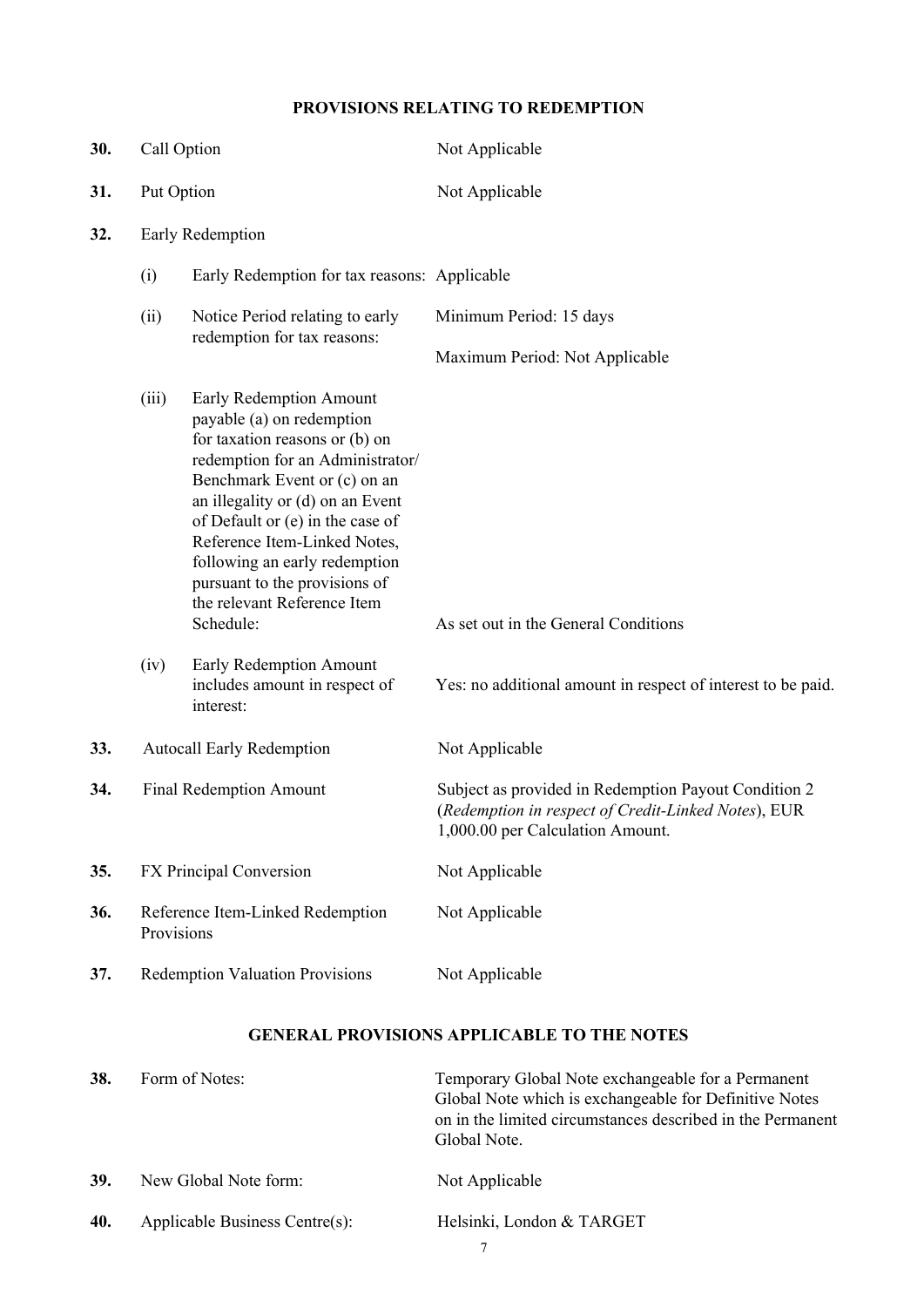| 41. | <b>Business Day Convention:</b>                                                                            | Following Business Day Convention                                                                                  |
|-----|------------------------------------------------------------------------------------------------------------|--------------------------------------------------------------------------------------------------------------------|
| 42. | Applicable Financial Centre(s) or other<br>special provisions relating to Payment<br><b>Business Days:</b> | Helsinki, London & TARGET                                                                                          |
| 43. | Notices to be published on:                                                                                | On the homepage of Danske Bank A/S or as specified in<br>General Condition 15 (Notices).                           |
| 44. | Talons for future Coupons to be attached<br>to Definitive Notes:                                           | N <sub>0</sub>                                                                                                     |
| 45. | Name and address of the Calculation<br>Agent:                                                              | Danske Bank A/S,<br>Holmens Kanal 2-12,<br>1092 Copenhagen K,<br>Denmark                                           |
| 46. | Other final terms or special conditions:                                                                   | The Notes may be subscribed in a minimum lot of hundred<br>(100) Notes. There is no maximum amount of application. |

Signed on behalf of the Issuer:

By: By:

*Duly authorised Duly authorised*

CC: Citibank, N.A., London Branch as Fiscal Agent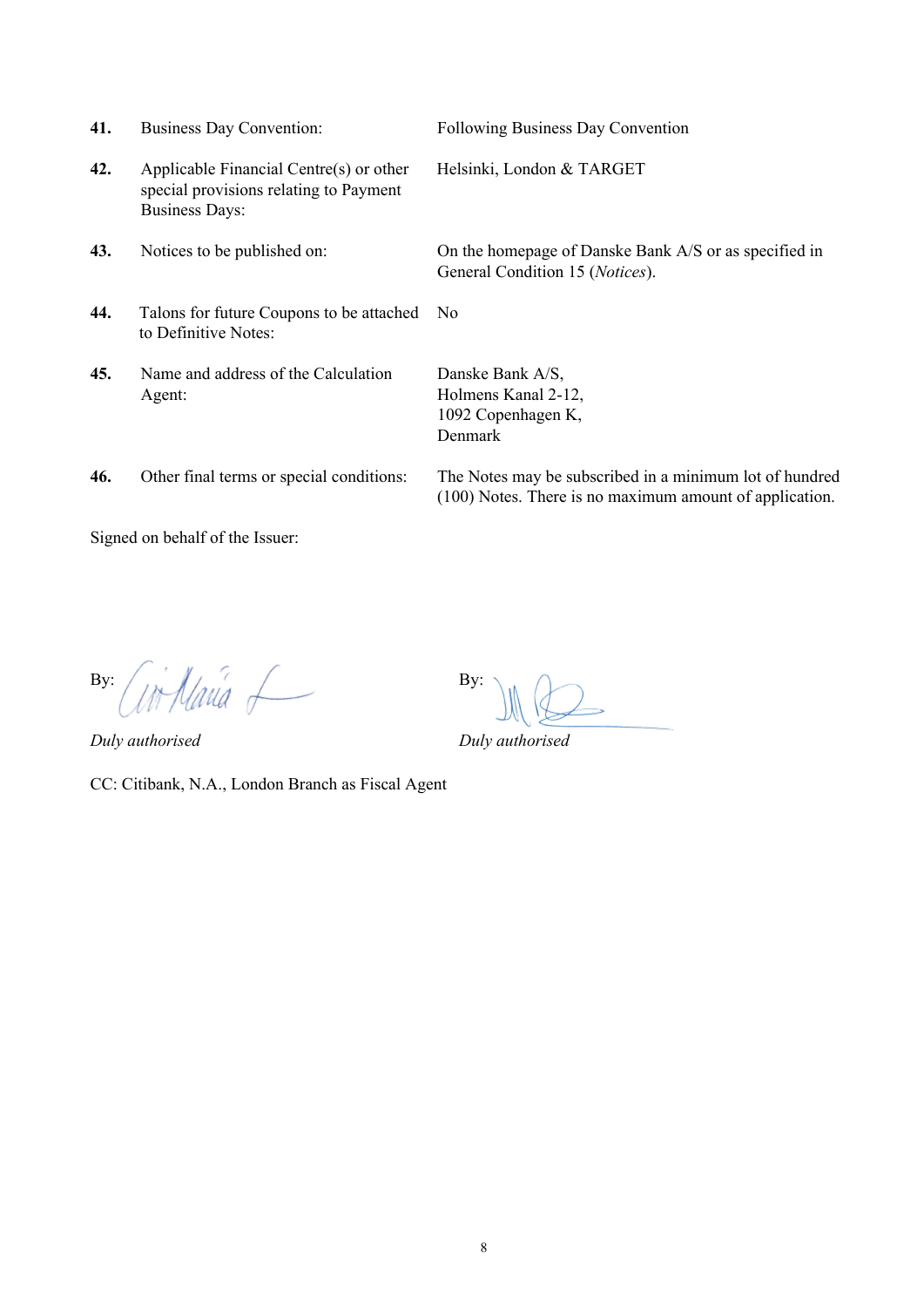### **PART B - OTHER INFORMATION**

### **1. Listing and Admission to Trading**

- (i) Listing: None
- (ii) Admission to trading: Not Applicable

### **2. Information relating to Reference Entity, explanation of effect on value of investment and associated risks and other information concerning the Reference Entity:**

The return on the Notes is linked to the credit risk and the financial obligations of the underlying Reference Entities (which shall include any Sucessors thereof). The creditworthiness of the Reference Entities may go down as well as up throughout the life of the Notes. Fluctuations in the credit spreads of the Reference Entities will affect the value of the Notes (Bloomberg Code: ITRX XOVER CDSI S30 5Y Corp)

Details of the past performance of the entities comprising the ITRAXX® EUROPE CROSSOVER SERIES 30 VERSION 1, which determined the initial Reference Entities as mentioned in the Table hereto, can be found on its website address. Information on the reference entity is also available on the Bloomberg information system.

Specific information on an individual Reference Entity can be found on the official websites of such Reference Entity and in financial reports (if any) from credit rating agencies such as Fitch, Inc (www.fitchratings.com), Standard & poor's Financial Services LLC (a subsidiary of The McGraw-Hill Companies, Inc) (www.standardandpoors.com) or Moody's Investors Services (www.moodys.com) published in relation to such Reference Entity.

### **6. Operational Information:**

New Global Note intended to be held in a manner which would allow Eurosystem eligibility:

ISIN Code: XS1891759653

Not Applicable

No. Whilst the designation is specified as no at the date of this Final Terms, should the Eurosystem eligibility criteria be amended in the future such that the Notes are capable of meeting them the Notes may then be deposited with one of Euroclear Bank S.A./N.V. or Clearstream Banking S.A. as common safekeeper. Note that this does not necessarily mean that the Notes will then be recognised as eligible collateral for Eurosystem monetary policy and intra day credit operations by the Eurosystem at any time during their life. Such recognition will depend upon the ECB being satisfied that Eurosystem eligibility criteria have been met.

Any clearing system(s) other than Euroclear Bank S.A./N.V. and Clearstream Banking, *S.A.* and the relevant identification number(s): Euroclear Brussels

Settlement Procedures: Customary medium term note procedures apply